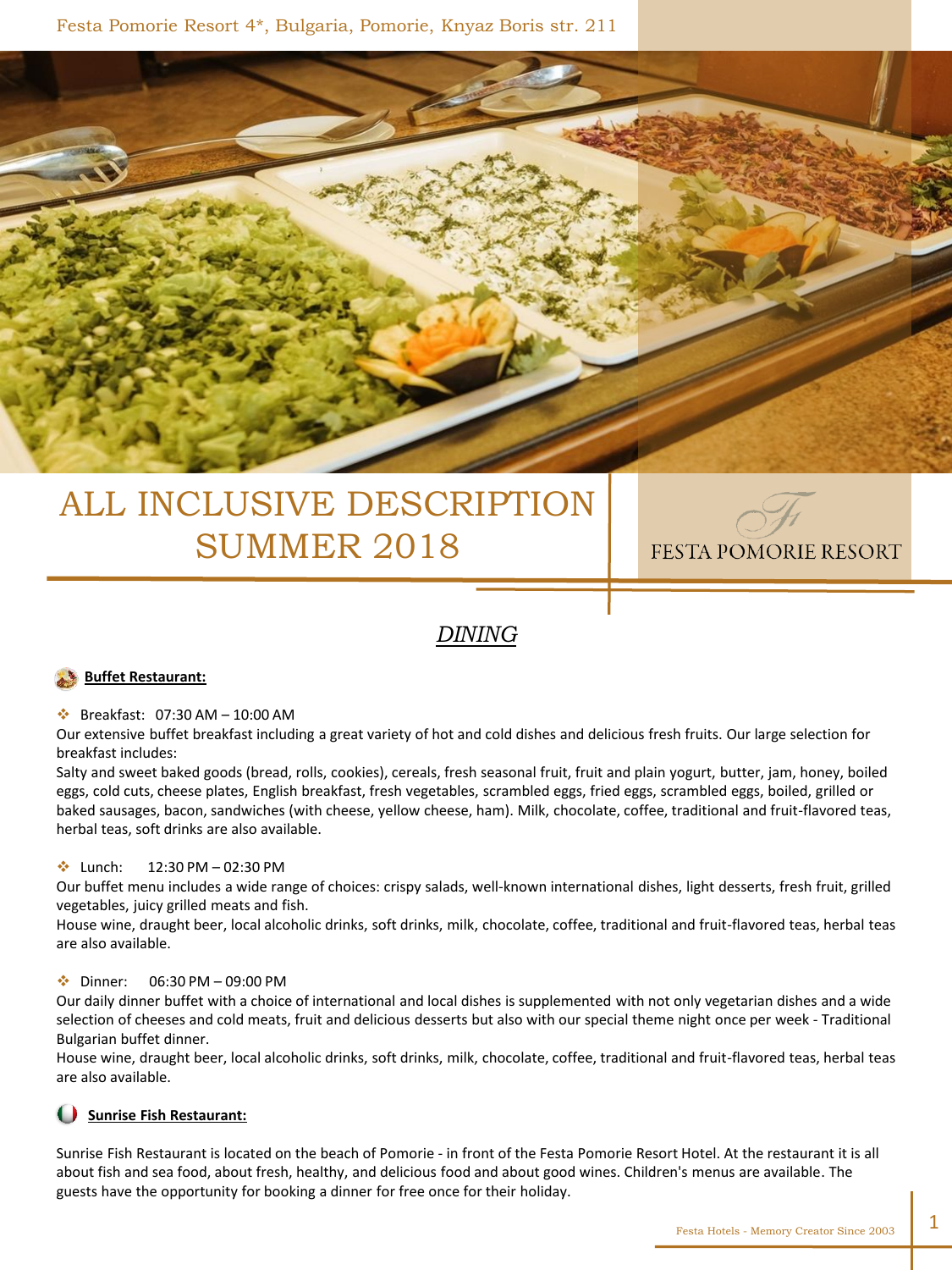Festa Pomorie Resort 4\*, Bulgaria, Pomorie, Knyaz Boris str. 211



# ALL INCLUSIVE DESCRIPTION SUMMER 2018

FESTA POMORIE RESORT

# *BARS*

### **Lobby Bar:**

 $\cdot$  Beverages: 10:00 AM - 11:00 PM

Our guests can enjoy all day beverages at the Lobby Bar. The Lobby Bar provides an expansive choice of areas to sit and enjoy drinks. It is situated on the Reception level and serves local alcoholic beverages, soft drinks, juices, cocktails, hot drinks (coffee, cappuccino, milk, cocoa, mochaccino, hot chocolate).

### **Snack Bar:**

 $\cdot$  Beverages: 10:00 AM - 06:00 PM

The Snack Bar is situated next to the Reception and serves local alcoholic beverages, soft drinks, juices, cocktails, hot drinks (coffee, cappuccino, milk, cocoa, mochaccino, hot chocolate).

 $\div$  Snacks: 10:00 AM – 06:00 PM

Also the Snack Bar offers a big choice of food. Crispy French fries, freshly baked burgers, a variety of pizza slices, and potato chips are only a small part of our delicious suggestions during the day.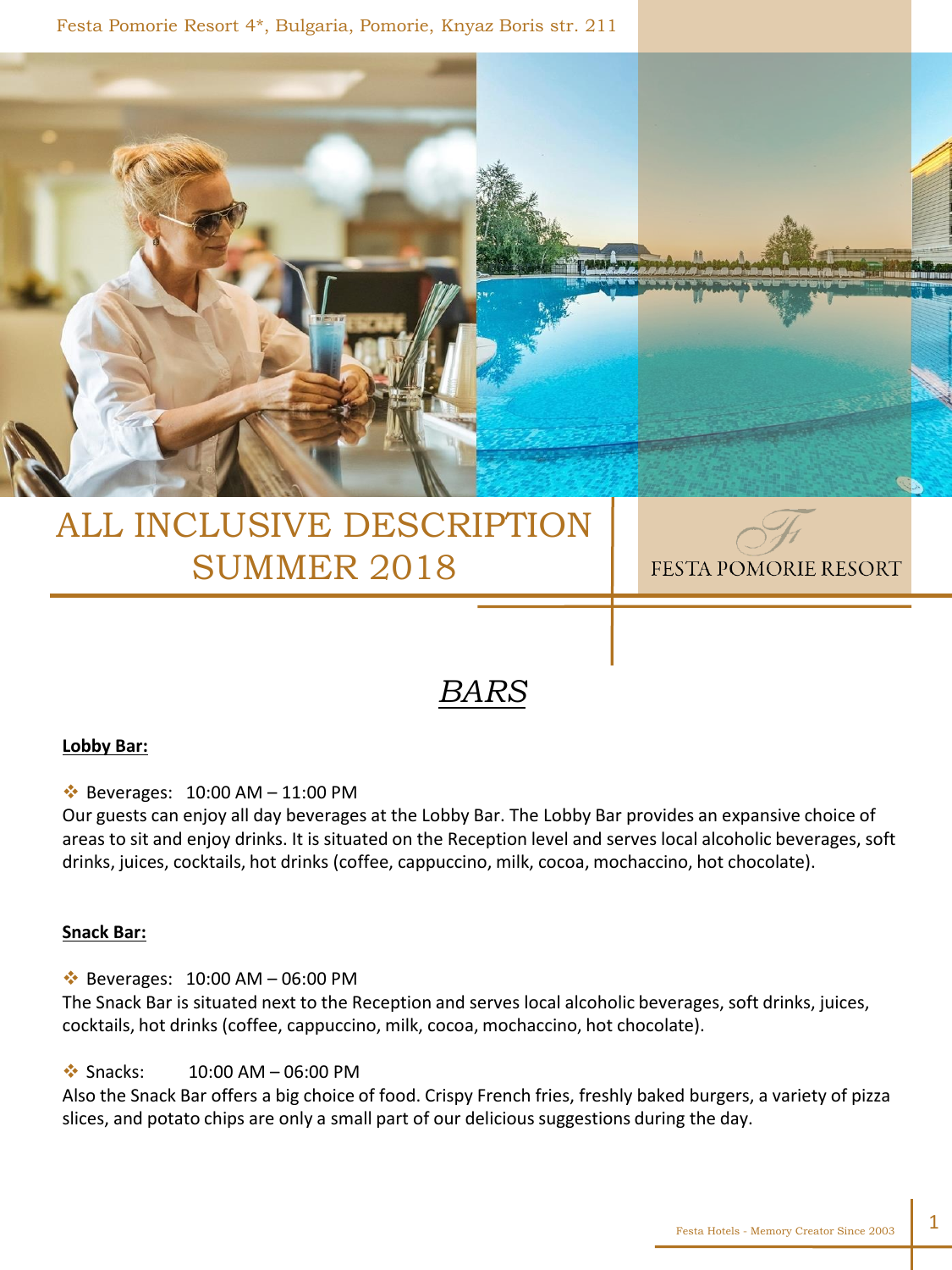Festa Pomorie Resort 4\*, Bulgaria, Pomorie, Knyaz Boris str. 211



# ALL INCLUSIVE DESCRIPTION SUMMER 2018

FESTA POMORIE RESORT

# *ACTIVITIES & RECREATION, INCLUDED IN THE ALL INCLUSIVE PROGRAM*

Our guests have the opportunity to choose from a wide range of activities to make their stay unforgettable.

- $\clubsuit$  Outdoor swimming pool It has a breathtaking sea view. Sunbeds and parassols are available to the guests.
- Fitness To make our guests feel in good shape and condition during their holiday, we offer a fully equipped Gym with a treadmill, an exercise bike and etc.
- Animation During the season, the hotel offers a rich daytime and evening entertainment program for children and adults. The daytime animation includes water gymnastics, aqua aerobic, volleyball. The evening program includes: dance show, bingo, thematic shows next to the outdoor pool.
- $\bullet$  Mini Club The little ones will enjoy their holiday as much as their mums and dads because the hotel has a fully equipped mini club where our animators organize a mini disco and all kinds of activities for the children.
- $\cdot \cdot$  Wi Fi Wireless Internet Connection is available only in the common hotel premises.